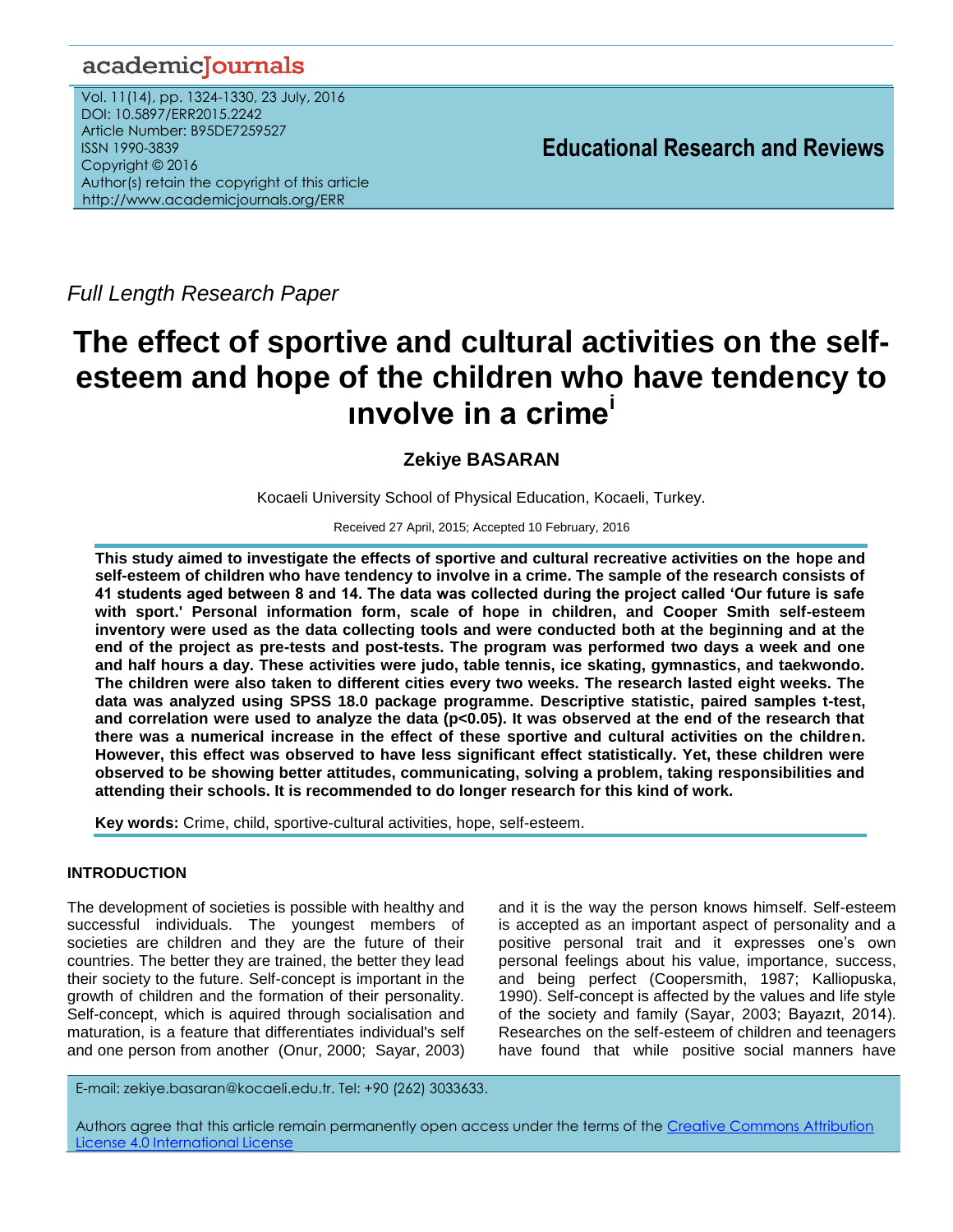positive effect on the self-esteem, negative social manners have negative effects (Bayraktar et al., 2009). The connection between the self-esteem and the age, gender, the number of friends, being or not being friends with opposite sex, the attitudes of family, economic status, social appearance, doing sports, and life conditions have been investigated.

Hope is the desire and expectation to reach a goal. Snyder et al. (2009) stated high level of hope increases the level of self-esteem and people's kindness (Atik, 2009). Self-perception begins in childhood. Family, school, and environment are influential in the development of self-perception. Children should be brought up with love, frienship, cooperation, morality as good examples. Those who grew up in an unhealthy environment harm not only the family but also the society (Stekel, 1997; Eres, 2009). In the studies that were performed on juvenile delinquency, it was concluded that the factors that led the child to crime were as follows: domestic violence, leaving home, drug abuse, having individuals in the family that committed crimes (Seyhan and Zincir, 2009), family structure, circle of friends, the way he spends his leisure time (Avci, 2008), sociocultural position and education level (Sengul et al., 2012). As seen here, they are personal and environmental reasons (Akduman et al., 2007). The child tending to crime is the one who pays the family's and society's mistakes and then makes the society pay. That is why, there is no child who commits a crime; there is a child who is pushed into the crime. The most effective and the most permanent ways to fight against crime consist of the preventive activities that are done before the crime is committed (Zengin and Kesgin, 2013). One of the preventive activities is recreation activities.

Recreation is a set of relaxing and entertaining activities that individuals and social groups do voluntarily in their spare times (Karakucuk, 2008). It is put forward by many researches that various sports, cultural, and social activities practiced for children contribute positively to both self-esteem and development of self. Moreover, recreative activities are chosen to improve mental health, self-esteem, problem solving ability and communication skills (Gray and Judy, 2003). These activities have been considered to be important for the child to fit in the society. Therefore, this research aims to investigate the effect of sportive and cultural recreative activities on the self-esteem and hope level of children who have tendency to involve in a crime in contemplation of the following question: ''Can children be provided with positive attitudes by enhancing their self-esteem and hope level via recreative activities?''

#### **METHODOLOGY**

#### **Experimental group**

The research was done in Kocaeli city of Turkey. The sample of the research consists of 41 children who completely filled in the

questionnaires. They are in the project\* called 'Our Future is Safe with Sport'. These children come from the bustees where the crime rate is high. They are elementary school students aged between 8 and 14. They were chosen with the help of school principals and guidance counsellors. Their school success is usually low. They have problems such as fighting, racketeering, attacking with a knife, and poor attendance to school. Their financial status is below the average and very low. There is violence and marital conflict in their families. There are even members in their families who have substance-abuse problem (like alcohol), even the ones who'd committed crimes.

These children were given a programme consisting of judo, table tennis, ice-skating, gymnastics, and teakwondo trainings two days a week, for eight weeks. Total number of children were divided into two groups and then studied considering the age and numbers of group members. Furthermore, trips to different cities (Ankara, Istanbul, Canakkale, and Bursa) were organised to introduce history and culture of the cities visited once in two weeks. This research was conducted between December 14, 2013 and January 31, 2014. The program is shown in Table 1.

#### **Teaching subjects and techniques that were used in these classes**

**Judo:** Basic turns, fall to forward and backward, basic stance and basic walk, moreta seonage technique, and kosher guruma technique.

**Ice-skate:** Slip forward, snow slingshot and forward brake, draw of the lemon shape on the ice, opening and closing of foots.

**Taekwondo:** Cumbi and caryo, apsugi, apkubi, cucumsogi, maki, apsugi monton, absugi olgun, cirigi, palding, tolyo, and apcagi techniques.

**Gymnastics:** Eagle posture, forward somersault, backward somersault.

**Table tennis:** Rules of table tennis, forehand, backhand and service techniques.

#### **Instrument**

Personal information form consisting of demographic features, the scale of hope in children (Snyder, et al., 1997), and Coopersmith Self-Esteem Inventory (1991) were used as the data collecting tool.

#### **The scale of hope in children (CUO)**

CUO was developed by Snyder et al. (1997). This scale which is used to determine the continuous level of hope in children consists of 6 items in accordance with Likert type. The grading is like this: 'Never: 1, Seldom: 2, Sometimes: 3, Often: 4, Most times: 5, and Always: 6.' The grading of the scale was done by adding the point obtained from each item and the highest point that came from the scale is 36, whereas the lowest is 6. The questionnaire has two dimensions; 'pathways to the target' and 'motivation to the target'. Snyder et al. (1997) stated that hope is formed together with these two dimensions; therefore it should not be dealt with separately. In the original questionnaire, Cronbach alpha reliability coefficient was calculated for the whole and different coefficient was found in different samples ranging from 0.72 to 0.86. The test-retest correlation coefficient for the questionnaire was found positive and significant (n=359; r=.71, p<.001) (Snyder et al., 1997). The scale translated into Turkish by Atik and Kemer (2009). In the adaptation of the questionnaire done according to the data set in this research, 0.74 was found for the internal consistency reliability Cronbach alpha coefficient, whereas the test-retest reliability correlation coefficient was found positive and statistically significant (n=191;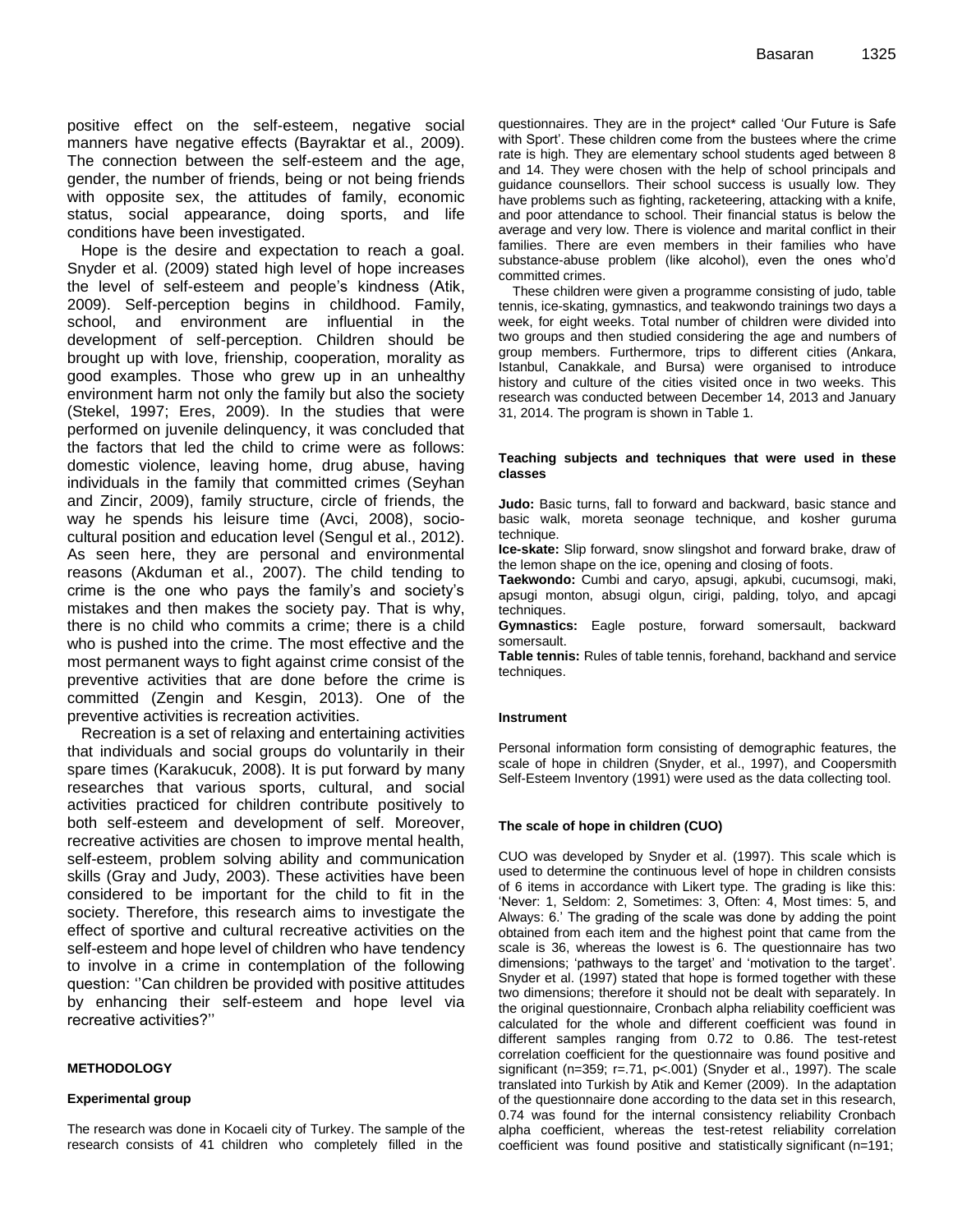|  |  | Table 1. Program of the study. |  |  |  |
|--|--|--------------------------------|--|--|--|
|--|--|--------------------------------|--|--|--|

| Date                      | Day              | Hour        | <b>Activities</b> |
|---------------------------|------------------|-------------|-------------------|
| 14,15,21,22 December 2013 | Saturday/Sunday  | 13:00-15:00 | Judo              |
| 24,26,31 December 2013    | Tuesday/Thursday | 13:00-14:00 | Ice-skate         |
| 02 January 2014           |                  |             |                   |
| 7,9,15,17 January 2014    | Wednesday/Friday | 11:00-12:30 | Taekwondo         |
| 22,24 January 2014        | Wednesday/Friday | 11:00-12:30 | Gymnastics        |
| 29,31 January 2014        | Wednesday/Friday | 11:00-12:30 | Table tenis       |

r=0.57, p<0.01) (Atik and Kemer, 2009). In this study, the hope scores of the participants were analyzed by assessing on total scores. Cronbach alpha reliability coefficient was calculated as 0*.72*.

#### **Coopersmith self-esteem inventory (CSEI)**

Coopersmith self-esteem inventory was developed by Coopersmith (1967) so as to evaluate the person's social, personal, academic, and familial opinions. He calculated the reliability coefficient of the test-retest in the inventory as 0.88 (every 5 weeks) and 0.70 (every 3 years). Coopersmith also stated that Kuder-Richardson reliability coefficient as 0.91 for the girls and 0.80 for the boys. It has been revised a few times since it was developed. These are School Form, School Short Form, and Adult Form. School Short Form consists of the first 25 questions of the School Form. It was applied to children. It does not have a lie scale. Total scores are considered. Turkish validity and reliability was carried out by Turan and Tufan (1987) as r=0.76, Ozogul (1988) as r=0.77, Gucray (1989) as r=0.70 and 0.83, and Piskin (1996) as r=0.76 (Korkmaz, 2007; Kucuk, 2011).

Those who reply 'No' for a negative statement and 'Yes' for the positive one are given one point for each statement. All the points are added and they are multiplied with 4 so as to make the assessment out of 100. Thus, the score that is obtained after all these steps shows the person's self-esteem level. If the score is high, it means that the level of self-esteem is high, and if it is low, the self-esteem level is low [\(www.mebk12.meb.gov.tr\)](http://www.mebk12.meb.gov.tr/). Coopersmith's (1991) short form (CSEI) was used in this study. The reliability coefficient was found to be r=0.76 (p<0.05).

#### **Collecting the data**

The questionnaires were given to all the children both on the first day who are in the judo hall and on the final day to the ones who are in the table tennis hall of the application at the same time. The data from 41 students who completely filled in every question in each three questionnaires was processed for this research. The processes took about twenty minutes. According to the data, the majority of the children are male (68.3), most of them were born (65.9%) and brought up in Kocaeli, 95.2% of them live with their parents.

#### **Data analysis**

The data was analyzed using SPSS 18.0. Descriptive statistics, paired samples t-test which determines the difference between two dependent variables in parametric data and corelation which determines the relationship between tests were used to analyze the data. Significance level was taken as 0.05.

## **FINDINGS**

According to the Table 2, ages of children in the research group are 8 (4.9%), 9 (7.3%), 10 (24.4%), 11 (29.3%), 12 (22%), 13 (9.8%), and 14 (2.4%). The majority of them are male (68.3%), the others are famele (31.7%). The children have siblings who are 1  $(4.9\%)$ , 2  $(48.8\%)$ , 3 (26.8%), 4 (14.6%), and 5 (4.9%). Most of them were born (65.9%) and brought up in Kocaeli, the others came from (34.1%) different cities. 95.2% of them live with their parents, 2.4% of them live with their mother, and 2.4% of them live with their relatives.

When the averages of self-esteem are examined at Table 3, it can be observed that there is statistical increase between the post-test (67.2±15.16) and pre-test (65.3±17.38). However, this was concluded not to be statistically significant (p=0.053). The scores pre-test  $(28.8\pm4.3)$  and post-tests  $(28.8\pm5)$  of hope are at the same level.

No connection (r=-0.162, p=0.312, p<0.01) was traced between the self-esteem level of the children and pre-test of the level of hope at the end of the correlation analysis (Table 4). However, there was a statistically significant and negative connection between their post-tests (r=- 0.430 p=0.005 p<0.05).

## **DISCUSSION**

In the study, the sample group are children whose ages are 8 (4.9%), 9 (7.3%), 10 (24.4%), 11 (29.3%), 12 (22%), 13 (9.8%), and 14 (2.4%). The majority of them are male (68.3), the others are famale (31.7%). The children have siblings who are 1 (4.9%), 2 (48.8%), 3 (26.8%), 4 (14.6%), 5 (4.9%). Most of them were born (65.9%) and brought up in Kocaeli, the rest came from (34.1%) different cities. 95.2% of them live with their parents, 2.4% of them live with their mother and 2.4% of them live with their relatives (Table 1). They have a risk of involving in a crime. They live in the bustees of Kocaeli, which is an industrial city in Turkey. Their family income and level of parents' education is low. In their family, there is domestic violence, substance abuse (alcohol, etc.), and derangement. There are even convicted members in their families. Their school success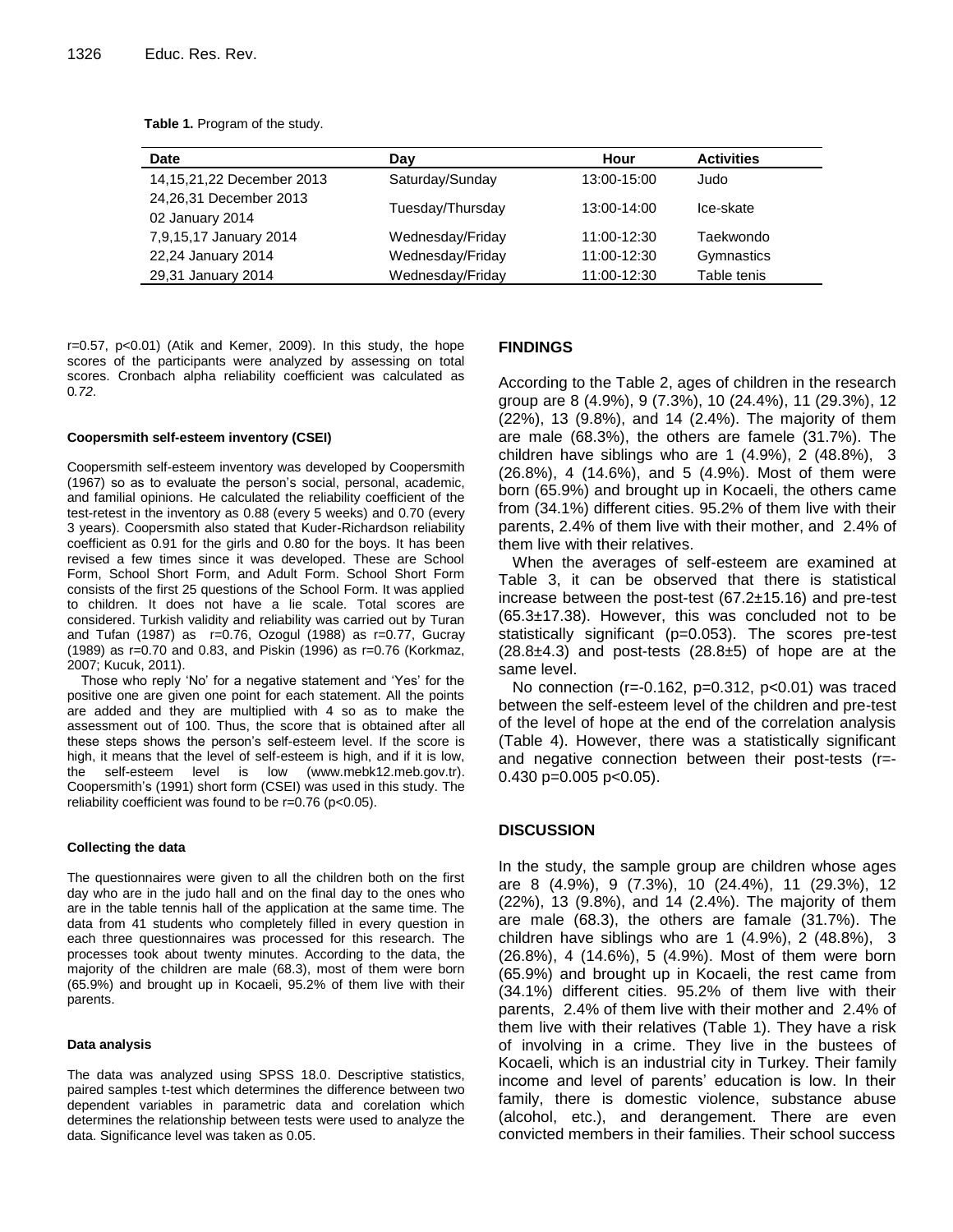| <b>Personal information</b>      |                | <b>Frequency</b>   | $\%$       |
|----------------------------------|----------------|--------------------|------------|
|                                  | 8              | $\overline{c}$     | 4,9        |
|                                  | 9              | 3                  | 7,3        |
|                                  | 10             | 10                 | 24,4       |
|                                  | 11             | 12                 | 29,3       |
| Age                              | 12             | 9                  | 22         |
|                                  | 13             | 4                  | 9,8        |
|                                  | 14             | 1                  | 2,4        |
|                                  | Total          | 41                 | 100        |
|                                  | Female         | 13                 | 31,7       |
| Gender                           | Male           | 28                 | 68,3       |
|                                  | Total          | 41                 | 100        |
|                                  | 1              | $\overline{c}$     | 4,9        |
|                                  | $\overline{c}$ | 20                 | 48,8       |
|                                  | 3              | 11                 | 26,8       |
| Number of siblings               | 4              | 6                  | 14,6       |
|                                  | 5              | $\overline{c}$     | 4,9        |
|                                  | Toplam         | 41                 | 100        |
|                                  | Parents        |                    |            |
|                                  | Mother         | 39<br>$\mathbf{1}$ | 95,1       |
| Who he/she lives with            | Relative       | $\mathbf{1}$       | 2,4        |
|                                  | Total          | 41                 | 2,4<br>100 |
|                                  |                |                    |            |
| Hometown                         |                | <b>Frequency</b>   | $\%$       |
|                                  | Kocaelı        | 27                 | 65.9       |
|                                  | Kars           | $\overline{c}$     | 4.9        |
|                                  | Trabzon        | $\mathbf{1}$       | 2.4        |
|                                  | Mersin         | $\mathbf{1}$       | 2.4        |
| How long he has lived in Kocaeli | Diyarbakır     | 4                  | 9.8        |
|                                  | Mus            | $\overline{c}$     | 4.9        |
|                                  | Gümüshane      | $\mathbf{1}$       | 2.4        |
|                                  | İstanbul       | $\mathbf{1}$       | 2.4        |
|                                  | Rize           | $\mathbf{1}$       | 2.4        |
|                                  | Bolu           | $\mathbf{1}$       | 2.4        |
|                                  | Total          | 41                 | 100        |
|                                  | 3              | $\mathbf 1$        | 2.4        |
|                                  | $\overline{7}$ | $\overline{c}$     | 4.9        |
|                                  | 8              | $\mathbf 2$        | 4.9        |
|                                  | 9              | 5                  | 12.2       |
| How long he has lived in Kocaeli | 10             | $\mathsf g$        | 22         |
|                                  | 11             | 11                 | 26.8       |
|                                  | 12             | $\overline{7}$     | 17.1       |
|                                  | 13             | 3                  | $7.3$      |
|                                  | 14             | $\mathbf{1}$       | 2.4        |
|                                  | Total          | 41                 | 100        |

**Table 2.** Personal information frequency.

is usually low. They have problems at school, such as fighting, racketeering, attacking with a knife, and poor attendance to school.

The reasons why a child commits a crime are personal and environmental (Eres, 2009). They can be listed as follows: inadequate child education, parent delinquency,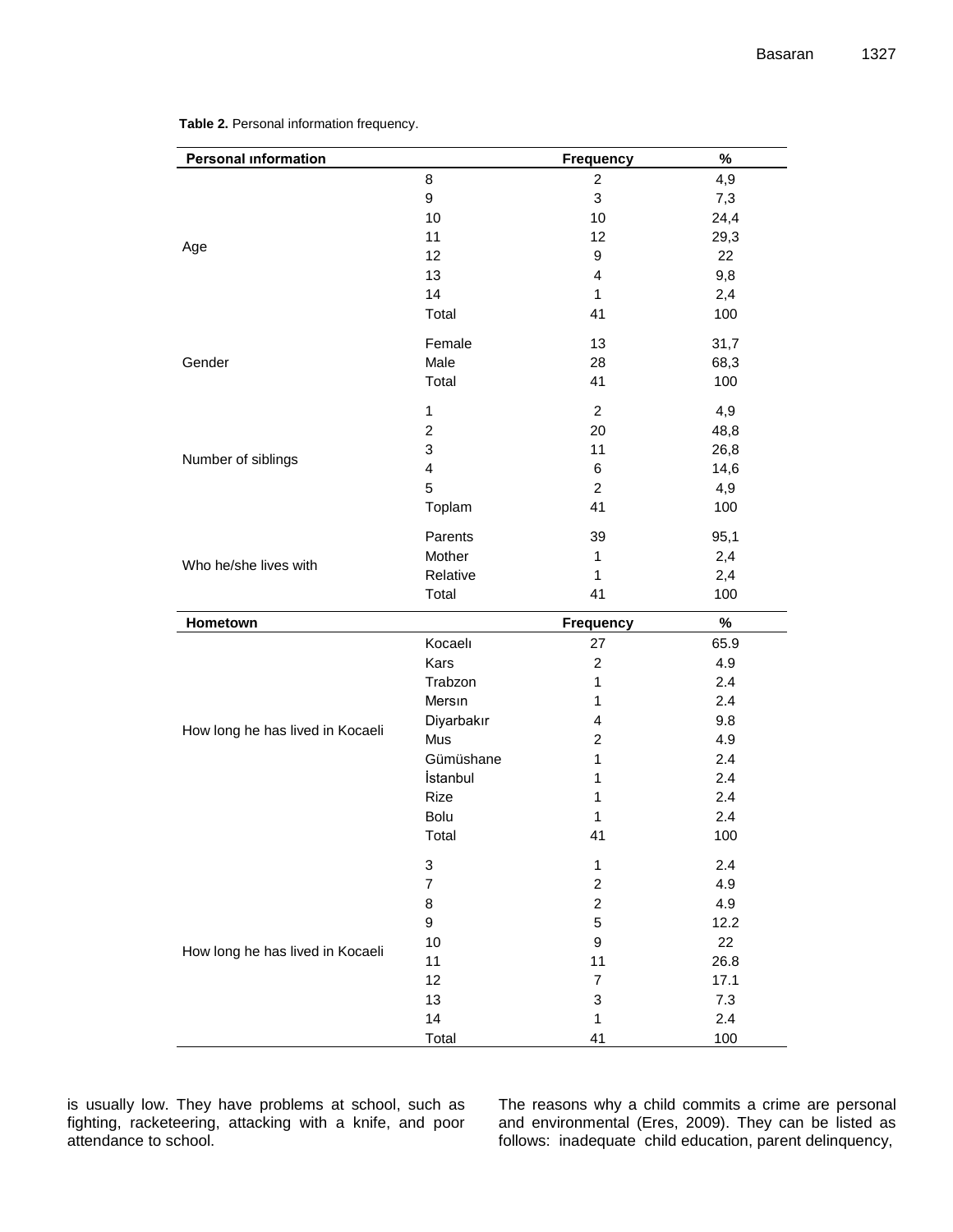| <b>Polls</b>          | N  | <b>Minimum</b> | <b>Maximum</b> | Mean | <b>Std. Deviation</b> | <b>Corelation</b> | P     |
|-----------------------|----|----------------|----------------|------|-----------------------|-------------------|-------|
| Self-esteem pre-test  | 41 | 28             | 92             | 65.3 | 17.38                 |                   | 0.053 |
| Self-esteem post-test | 41 | 32             | 88             | 67.2 | 15.16                 | 0.305             |       |
| Hope pre-test         | 41 | 20             | 36             | 28.8 | 4.3                   | $-0.134$          | 0.403 |
| Hope post-test        | 41 | 14             | 35             | 28.3 | 5                     |                   |       |

**Table 3.** Self-esteem and hope of the research group pre-test and post-test of paired samples t-test results.

\*P<0.05.

family structure, unemployment, financially insufficiency, broken family, immigration, demographic features of the family, and the conditions of the house, low level of the child's intelligence, friends group and the school, the way he spends his leisure time. These are some of the factors that lead a child into crime (Avci, 2008). It was aimed in this research to help children who are deprived of social, cultural and sportive opportunities to develop motor skills and self-confidence with the help of the healing effect of sport, to help them act with coordination, gain leadership skills, develop collaborative and friendly manners instead of self-centred behaviours, and obtain communication skills. (Yarımel, 2014) and aimed to [reintegrate them into](http://tureng.com/tr/turkce-ingilizce/reintegrate%20someone%20into%20the%20society)  [the society.](http://tureng.com/tr/turkce-ingilizce/reintegrate%20someone%20into%20the%20society) Effect of 8-week sportive and cultural activities applied with this purpose on the self-esteem of the children was found to be at the average level. In the research conducted by Seyhan and Zincir (2009), they determined that convicted children often had someone in their family or in their social environment who had committed crimes before. They also found out that their self-esteem was at the average level. Besides, it was also observed that self-esteem level decreased in the children who were exposed to violence or cruelty (Cetinkaya et al., 2009), who were neglected or abused (Unal, 2008) and who had substance abuse (Toker et al., 2011). In this research, there was a statistical increase between self-esteem pre-test mean (65.3±17.38) and post-test mean (67.2±15.16). However, this increase (p<0.05) was observed not to be statistically significant (p=0.053) (Table 3). This was because of the limited time for such a research. Besides, it may also be explained with the fact that the age group was young and the age gap was quite wide.

In the research performed by Walters and Martin (2000), they found that aerobics exercises had no effect to increase the self-esteem. In another research by Tracy and Erkut (2002), it was determined that participation in sportive activities by Afro-American girls was not an important way to fancy the school and their self-esteem level. One more study by Acar (2009), the researcher stated that the effect of teamwork on the self-esteem level of convicted children displayed an increase when compared with the children in the control group. However, it was not statistically significant. These results all match with our research. Yet, there were different results, as well. Ekeland et al. (2005) stated at the end of the analysis of 23 different studies that exercise could have affirmative, but short-term effects on the selfesteem of the children and teenagers aged between 3 and 20 in some low-quality events. Whitehead and Corbin (1997) stated that physical activities and physical education course programmes could help to develop selfesteem only when they were well-applied. Tramblay et al. (2010) too found an affirmative connection between the sportive activities and the self-esteem. Bayazıt (2014) detected a positive effect of recreation activities on the self-esteem of teenage females. There are more research supporting the positive effect of sport on the self-esteem level of handball players (Gacar and Yalıc, 2012), and badminton players (Gencer and Ilhan, 2009). Sport was also proved to decrease the social phobia level (Karagun et al., 2010).

Ciarrochi et al. (2007) declared that positive thinking increased the self-esteem and the level of hope in high school students. Kitano and Lewis (2005) suggested that we strengthen optimism in children at risk, teach them hope, and help them develop courage and life skills (Oktan, 2012). Kabakcı and Totan (2013) found out that hope only differed according to the class level. In this research, when the effect of sportive and cultural activities on the level of hope in children was examined, a connection was detected between the age and hope. However, there were no change in the level of hope and no correlation  $(0.403)$  between pre-test  $(28.3±4)$  and post-test (28.3±5) (Table 3). Because children's average scores of hope (Mean=28) were high, it might be deduced that applied activities did not make a difference. Another reason is that some manners known as crimes by the society are likely to be recognised as success in the neighbourhood where these children grew up.

However, it was concluded that there could be differences according to the age. While no connection was traced in pre-tests ( $r=-0.162$  p=0.312 p<0.01) at the end of the correlation between hope and self-esteem, a statistically significant and a negative connection was observed in post-tests ( $r=-0.430$ ,  $p=0.005$ ,  $p<0.05$ ). This finding illustrates that sportive activities increased selfesteem scores, which were lower. However, they made no difference in their level of hope, which was already high (Table 4). Shotade (2010) emphasized in a study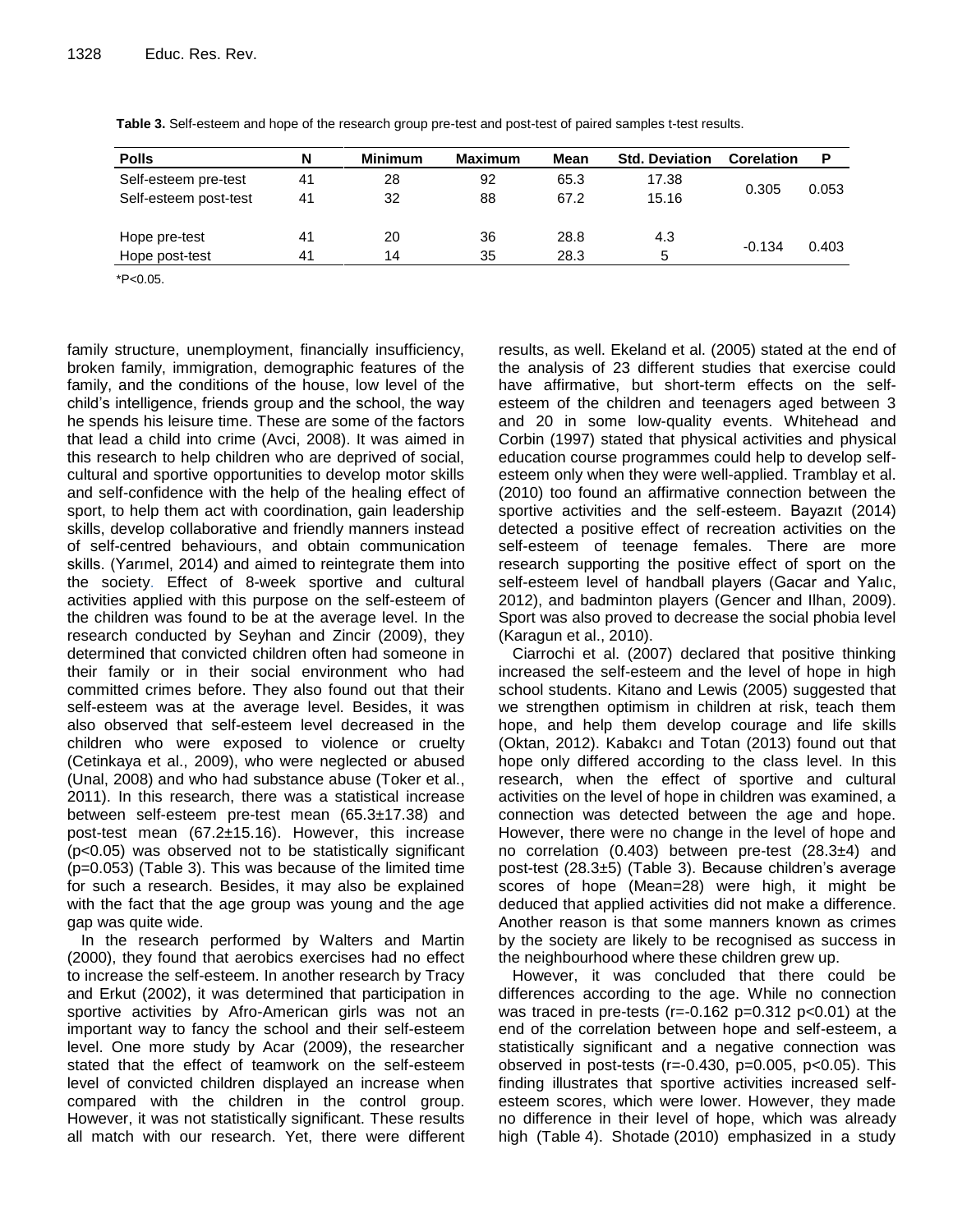| <b>Polls</b>          | N  | Mean  | Ss    |          |          |
|-----------------------|----|-------|-------|----------|----------|
| Self-esteem pre-test  | 41 | 65.37 | 17.38 |          | 0.312    |
| Hope pre-test         | 41 | 28.8  | 4.34  | $-0.162$ |          |
| Self-esteem post-test | 41 | 67.22 | 15.16 |          |          |
| Hope post-test        | 41 | 28.32 | 5.04  | $-0.430$ | $0.005*$ |

**Table 4.** Results of the correlation analysis between pre and post-tests of the self-esteem and the hope.

 $*p<0.05$ .

that the participation of youngsters in entertaining sports activities is effective in integration into social life, increasing self-esteem, developing a social and cultural identity (as cited in Bayazıt, 2014). This study aimed to develop positive personality traits in children by increasing self-esteem through various recreational activities.

## **Conclusıon**

In conclusion, the present study examined the effect of sportive and cultural recreational activity programs on hope and self-esteem development of the children who have tendency to involve in a crime. According to the data, these activities have not changed the level of hope of the children. These activities have had a positive effect on self-esteem development of the children. Also, positive changes in their manners were observed in these children, such as attendance to school regularly, a good way of addressing each other, dealing with problems in a much calmer manner, and willing to take responsibilities. In this context, it is suggested that a long-term planning should be done including recreative activities. The plan should be prepared with cooperation between state and local governments. Programs should be well-planned, carried out continuously, and tracked regularly. These recommended programs provide an opportunity to the children to improve their self-esteem, to integrate into their comunity, and to keep them away from crime.

# **Conflict of Interests**

The author has not declared any conflicts of interest.

# **ACKNOWLEDGEMENTS**

The author thank Cafer Gündoğdu, Mehmet Gölükcü, Özge Çakmak, Emre Acar, Tuncay Erenci, Serap Çolak, and Mine Gül who assisted in this study. This project was led by the Ministry of Development and it was conducted with the collaboration of the Kocaeli Province Directorate of Safety, Directorate of Education and the Kocaeli Metropolitan Municipality. It was sponsored by East Marmara Development Agency (MARKA).

#### **REFERENCES**

- Acar BY (2009). The effect of group work on the level of self esteem emphatic skills and social relationships of convicted young sexual offenders. J. Soc. Soc. Serv. 20(1):33-46.
- Akduman GG, Akduman B, Canturk G (2007). Investigation of the some personal and familial characteristics of juvenile delinquency. Turk Arch Ped. 42:156-61.
- Atik G (2009). Hope as an estimated variance for tyranny. Ankara University, J. Faculty Educ. Sci. 42(1):53-68.
- Atik G, Kemer G (2009). Psychometric properties of children's hope scale: validity and reliability study. Elementary education. Online. 8(2):379-390, http://ilkogretim-online.org.tr. (Retrieved May 24, 2015)
- Avci M (2008). A study on convicted children: social reasons pushing the child into crime and recommendations for solutions. Atatürk university, J. Soc. Sci. Institute 11(1):49-73.
- Bayazıt B (2014). The effect of recreational activities on self-esteem development of girls in adolescence. Educ. Res. Rev. 9 (20):920-924
- Bayraktar F, Sayıl M, Kumru A (2009). Self-Esteem among high-school adolescents and college students: The role of parental and peer attachment, empathy and psychological adjustment variables. Turk. J. Psychol. 24(63):48-63.
- Ciarrochi J, Patrick CL, Heaven FD (2007). The impact of hope, selfesteem, and attributional style on adolescents' school grades and emotional well-being: a longitudinal study. J. Res. Pers. 41(6):1161- 1178.
- Coopersmith S (1967). The Antecedents of Self-Esteem. San Francisco: W. H. Freeman.
- Coopersmith S (1987). (SEI)-Self-Esteem inventories. Palo Alto: Consulting Psychologist Press.
- Coopersmith, S (1991). SEI-Self-Esteem Inventories. Consulting Psychologist Press, Inc. Palo Alto.
- Cetinkaya S, Nur N, Ayvaz A, Ozdemir D, Kavakcı O (2009). The relationship between school bullying and depression and self-esteem levels among the students of three primary schools with different socioeconomic levels in Sivas province. Anatolian j. Psychiatry. 10:151-158
- Ekeland E, Heian F, Hagen KB (2005). Can exercise Improve self esteem in children and young people? A systematic review of randomised controlled trials. Br. J. Sports Med. 39(11):792-798
- Eres F (2009). A Social Problem: convicted children and the importance of the family. J. Research, Family-Society and Education Culture. April-May-June: 90-95.
- Gacar A, Yanlıc N (2012). Examination of self respect levels of adolescent handball players aged 13-17 in terms of certaın variables. J. Sports Performance Res. 3(2):45-50
- Gencer E, Ilhan EL (2009). Examining badminton athletes' self-esteem according to some variables. 4. Racquet Sports Symposium. December, 11-12, Kocaeli, Turkey: 2-6.
- Gücray S (1989). Some factors which are affecting self-esteem of the children who are 9-11 ages and stay with their families and in foundling hospital. Unpublished doctoral dissertation, Hacettepe University, Ankara, Turkey.